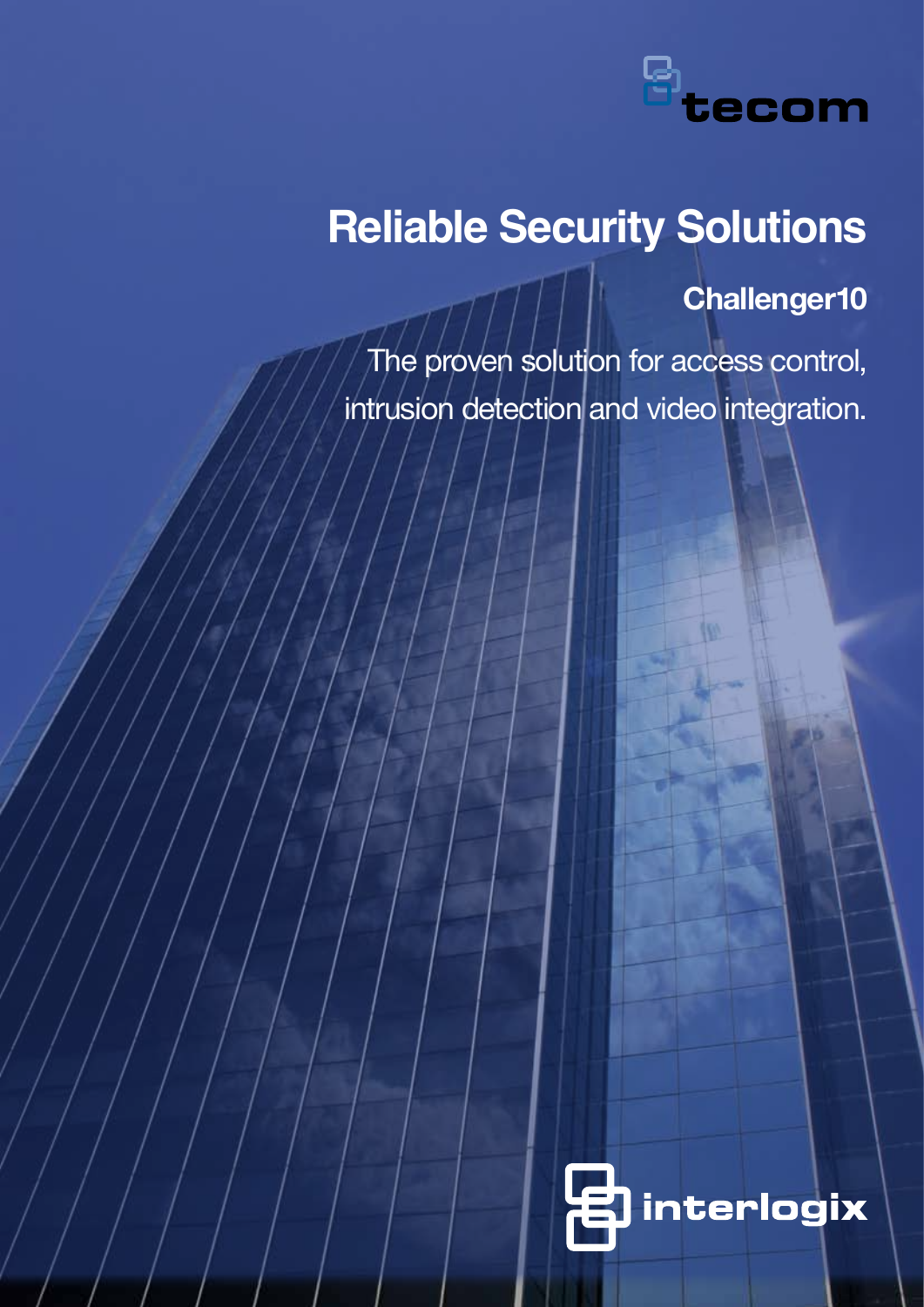# An integrated security solution for your most challenging environments

**The Tecom range of products offers security solutions designed to adapt to the everchanging landscape of your business needs.**

### **Intrusion**

Protect your property from external threats with a Challenger solution. Add a number of devices such as motion sensors, reed switches, duress buttons, and other peripherals for reliable intrusion detection. Scale your system from a standalone intrusion panel to a fully networked system spanning thousands of locations.

### **Access control**

Challenger's modular architecture provides superior flexibility and reliability when it comes to designing a new system or adding to an existing one. Challenger's access control functionality is distributed across multiple devices for additional reliability.

Door interlocking, nested anti-passback, dual custody, lift control, card and PIN, time and attendance, disabled user access, multiple card format support and macro logic functionality are just some of the industry-leading features incorporated into Challenger access controllers.

Challenger's unique integration of intrusion and access control allows for superior functionality. Intrusion areas can be controlled using only access cards while access control events can be communicated to management software or central monitoring stations. Powerful macro logic can be triggered on access or intrusion events. Advanced access control functionality, such as anti-passback, is maintained without the need to connect to management software. Combined audit trails for access control and intrusion can also be accessed from either LCD keypads or management software.

### **Video integration**

A Tecom solution offers seamless integration to a range of Interlogix video products. Alarm events can be tagged to video footage, and can trigger the management software to automatically show the operator live video from a camera covering the alarm input. Recorded footage can be found quickly by searching by time or by alarm event. Multiview displays can be configured to show multiple cameras in predefined grids across multiple monitors.

## **Third-party integration**

High-level integration to an impressive array of third-party systems such as:

- HR/Student enrolment systems
- Intercom systems
- **Destination lift control**
- Visitor management
- Paging/duress integration
- Wireless detectors and duress pendants

Customised integration to various systems can be achieved using our third-party video and alarm protocols and ASCII event outputs over IP or RS-232.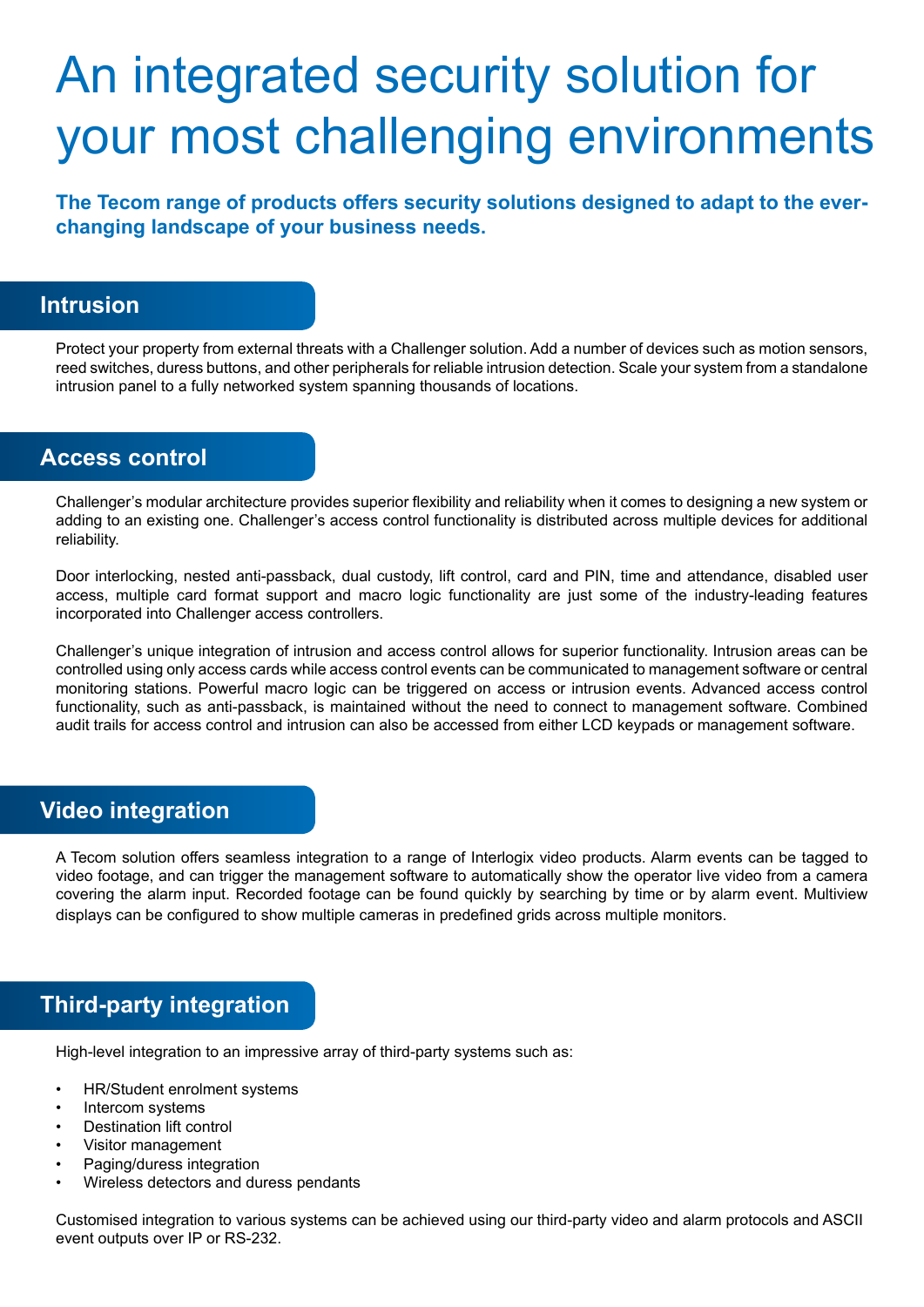# **Key benefits**

- **Fully compatible** with Challenger V8 peripheral hardware
- **Superior scale** to meet the everincreasing security demands of modern systems
- **• Industry-leading connectivity options** allowing simultaneous communication with up to 10 monitoring stations and software packages
- **Multiple holiday types** can be configured to span multiple days and repeat on an annual basis
- **Efficient switch-mode power supply** with advanced diagnostic capability and resettable fuses
- **Link multiple internal areas to a perimeter area** to control your site's entry/exit procedures
- **Flash upgradable firmware**

While security concerns and priorities vary from company to company, the one constant is protecting people, property and assets.



**Interlogix provides effective solutions regardless** 

**of the size and scope of your organisation.** 

# **Challenger10**

# **The new breed of security solution.**

Built on the strong foundations of the previous panels, the new breed of Challenger gives users more flexibility and scale than ever before. Experienced users and installers will easily transition to the new Challenger10 panel as the tried and tested concepts have been maintained.

### **Powerful system architecture**

The Challenger10 panel is the heart of the system, and comprises a modular 'Add as you go' design. By adding intelligent door or lift controllers, input/output expanders, memory expanders and LAN devices, you can cost-effectively add capacity and functionality as required. Multiple panels can be linked together in one system via management software.

Challenger uses a cost-effective and reliable RS-485 data bus for communications between Challenger hardware that is capable of running long distances while minimising cable runs. Challenger LAN data can even be carried by optical fibres (optional interface modules required) or over IP.

# Four reasons why Challenger is the number one choice for your security solution

### **Flexible**

Challenger's modular design provides for a wide range of applications, depending on the number of 'building blocks' you need to add. Start with just a few access doors and alarm inputs or expand to control thousands of doors, inputs and users. Challenger can connect directly to a serial printer without the need for printer module, a dedicated computer or network.

### **User-friendly**

Users can operate the Challenger system via cards or keypads. More advanced control and system configuration can be done via LCD keypads, whilst 'power users' and system programmers may opt for using Interlogix's management software applications.

### **Scalable**

Challenger provides a scalable solution, from a single site, to a multinational deployment. By simply adding a range of intelligent door or lift controllers, input/output expanders, memory expanders or LAN devices, your Challenger system will accommodate your ever-expanding needs.

### **Proven reliability**

Challenger is installed in some of the leading universities, banks and retail outlets across Australia and New Zealand. As a business, Interlogix is committed to continuous improvement and operate an extensive program to identify innovations and technologies to enable us to relentlessly improve the quality of our products.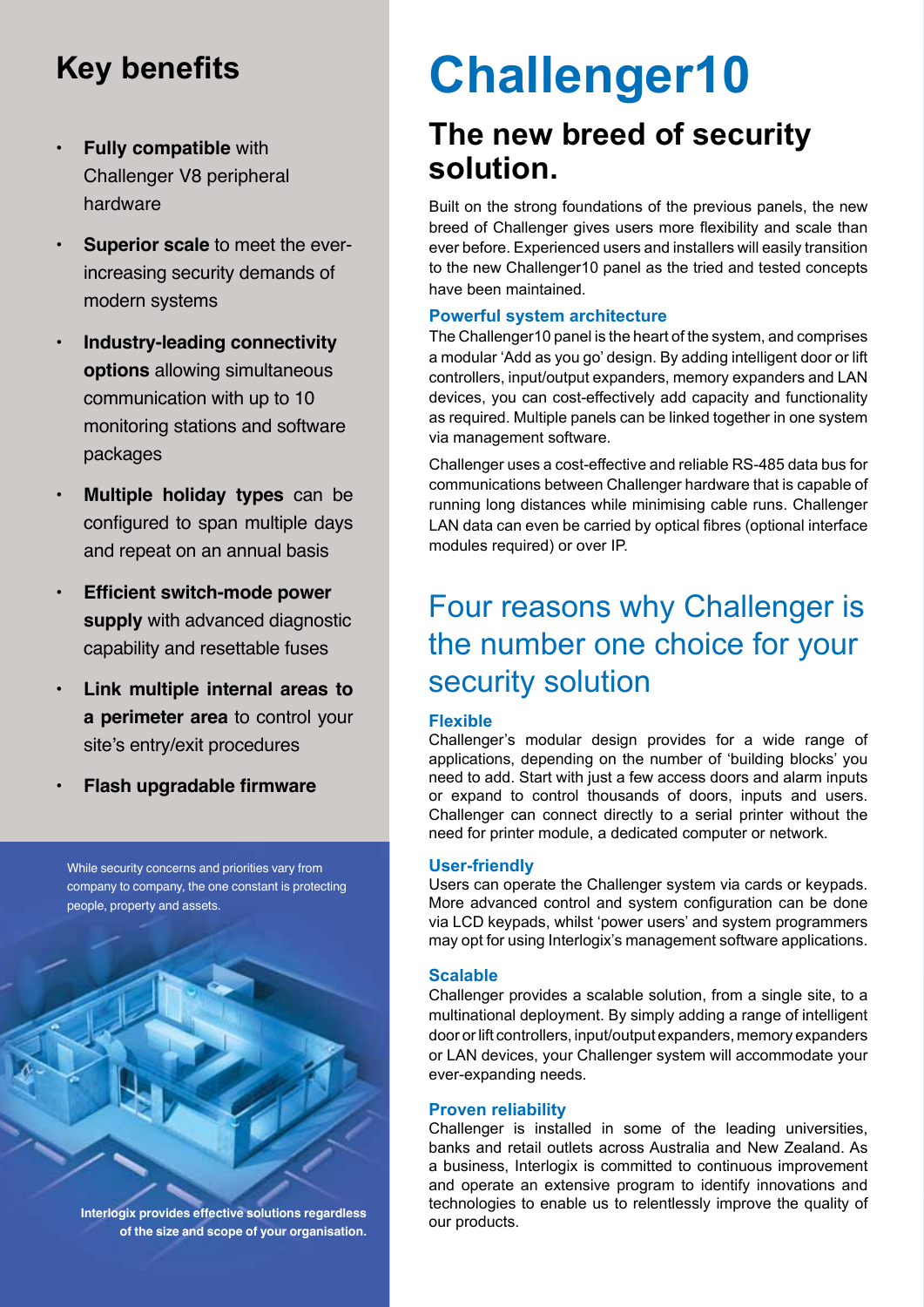## **A wide range of applications**

Challenger is a complete system solution that can be deployed in virtually any commercial, institutional, industrial or residential application.



**Commercial Property Retail** 

Interlogix has the complete security solution for commercial property.

Bringing a solution to customers is all about solving specific problems. Combining alarm reporting, alarm verification, video surveillance, system monitoring and management are key security and economic requirements. Interlogix's technology turns these requirements into a reality.



Retailing is a business with unique challenges. In an open environment with free public access, retailers must protect their assets while also quickly addressing challenges in consumer preferences and market trends.

From the front entrance, the sales floor and stock rooms, to the checkout lines and the loading docks, Challenger10 provides an end-to-end solution. It can also expand as your environment grows.



Managing a financial institution's security is a tremendous responsibility.

Create a secure environment that covers ATM locations, car parks and sidewalks surrounding your buildings, branch lobbies, work areas, offices, vaults and cash-processing centres.

Challenger10 takes into consideration all elements of the security requirements in a banking environment.



### **Banking & Financial Institutions Universities & Educational Facilities**

Innovative solutions, shared technology and application expertise makes schools safer and more secure.

Providing protection and reducing risk to your students and staff, Challenger10 offers the benefit of shared technology and application expertise in the educational environment. Integrate third-party systems such as fire detection, building management and student records.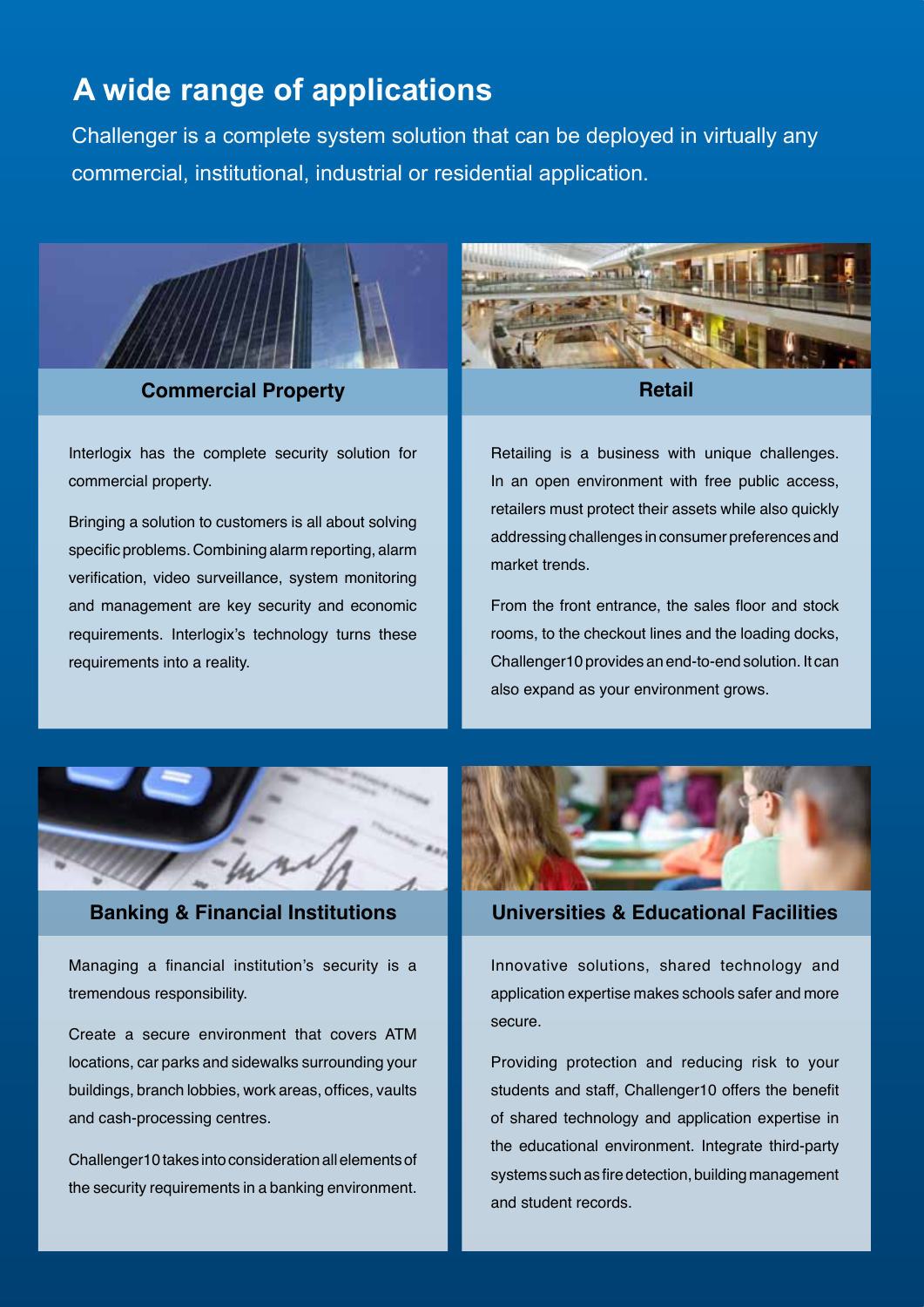# The easiest choice you'll make

## Managing your Challenger hardware has never been easier



### **Forcefield**

Forcefield is an integrated security management platform that works with Challenger to seamlessly provide access control, intrusion detection and video surveillance in one unified system.

### **Single point of control**

Single operator screen for management of intrusion, access, video surveillance, photo ID and intercom with easy point-and-click mouse-driven navigation.

### **High level of integration**

Forcefield provides high-level integration to intercom systems. Make and answer intercom calls through maps and call queue screens. Link doors and cameras to call points. Integrate to third-party video systems with an SDK, offering a powerful level of functionality.



### **Enterprise scale**

Forcefield can be optimised for a range of needs from small business to enterprise scale, with outstanding reliability and server redundancy options. All events received by Forcefield from Challenger field hardware can be linked to video footage allowing for fast response time in the event of an emergency and easier post-event investigation.



### Security Commander

Security Commander is derived from one of world's leading security software platforms with a decade-long presence in many high-profile finance, retail and government environments. Its proven track record for robustness and ease-ofuse make it the perfect accompaniment to your Challenger system.



### **Easy for operators to use, learn and train**

Control and manage every aspect of your Challenger security system including access doors, alarms, and video surveillance with ease. Interactive map display of your building makes operator control quick and simple.

### **Easy on your IT department**

System architecture based around Microsoft Windows technology including support for Windows 7 operator workstations, Microsoft SQL database, and shared network operator permissions and folders, make IT maintenance simple and straightforward.

### **Easy to deploy and configure**

Reduces the time and effort to commission or make changes to the system. Intuitive function trees for panel programming and 'drag and drop' environments make setup and system changes hassle-free and more cost effective.



### Titan

Titan is a software tool for programming, controlling, and monitoring a Challenger security system. Titan can be used onsite or it can be used remotely via modem or IP connection. Titan is typically used by installers with a laptop PC to program Challenger systems; but can also be used by small facilities to maintain and control their Challenger system.

Titan provides a simple and easy-to-use interface for programming and controlling the Challenger system. Titan also provides the ability for technicians to import and export system configurations for off-site programming or system backups.

Titan enables authorised service technicians to connect to the Challenger panel remotely to manage users, for routine maintenance and fault diagnosis. Remote connection capability helps to avoid costly service calls.